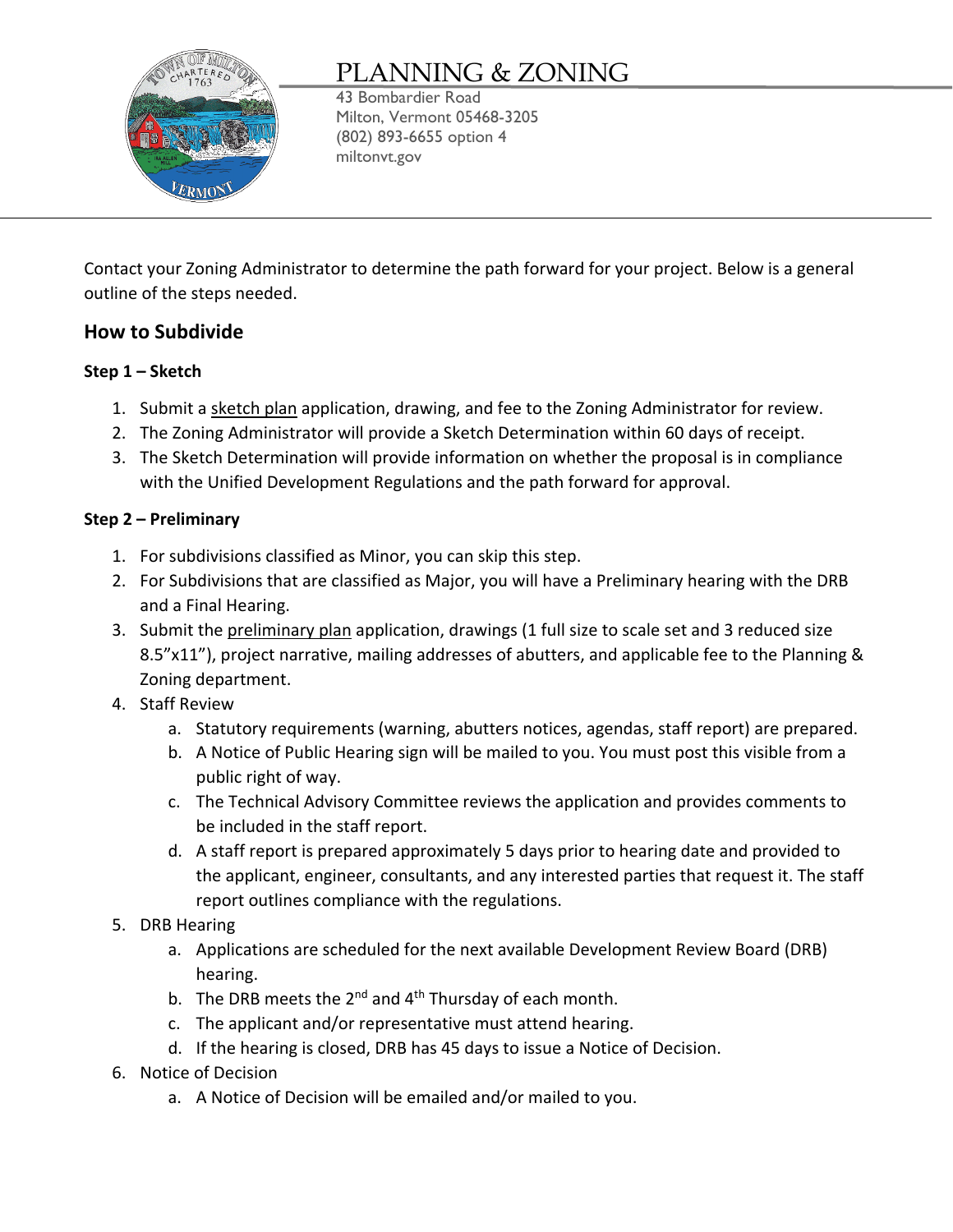- b. A Notice of Decision has an appeal period of 30 days from signature date. Any interested parties can appeal during this time to Environmental Court
- c. If approved, you can now apply for the Final plan hearing. You must submit that application within 6 months of Preliminary plan approval.

## **Step 3 – Final Plan Hearing**

- 1. Submit the final plan application, drawings (1 full size to scale set and 3 reduced size 8.5"x11"), project narrative, mailing addresses of abutters, and applicable fee to the Planning & Zoning department.
- 2. You will repeat Step 2 #4-5.
- 3. Notice of Decision
	- a. A Notice of Decision will be emailed and/or mailed to you.
	- b. A Notice of Decision has an appeal period of 30 days from signature date. Any interested parties can appeal during this time to Environmental Court.
	- c. If approved, proceed with Step 4.

## **Step 4 – Conditions of Approval**

- 1. You must meet all conditions of approval required in the Notice of Decision.
	- a. Provide P&Z Staff with final plans for review (electronic).
	- b. Staff reviews final plans and provides comments.
	- c. Print a hardcopy of final plans for town files.
	- d. If any public infrastructure is proposed, see our flowchart for that process.
- 2. Recording a survey plat
	- a. Pay the Legal Escrow amount determined in Notice of Decision (typical is \$500).
	- b. Your attorney drafts legal documents.
	- c. Provide P&Z Staff with the final survey plat for review (electronic).
	- d. Staff sends drafts to Town Attorney who reviews the plat and draft legal documents and sends any comments/edits back
	- e. Print survey plat on mylar paper for recording in Land Records (\$25) and hardcopies of final plat.
	- f. DRB chair signs "mylar" and bring to Clerk's Office for recording and Staff will provide a Slide# for the legal documents.
	- g. Record legal documents associated with subdivision that has been reviewed/approved by Town Attorney.
	- h. Staff will return any remaining funds from legal review to applicant.

### **Step 5 – Town Permits for Construction and Land Development**

If your subdivision will result in further land development, you will need additional approvals from the Town to build.

1. Connecting to Town Water/Sewer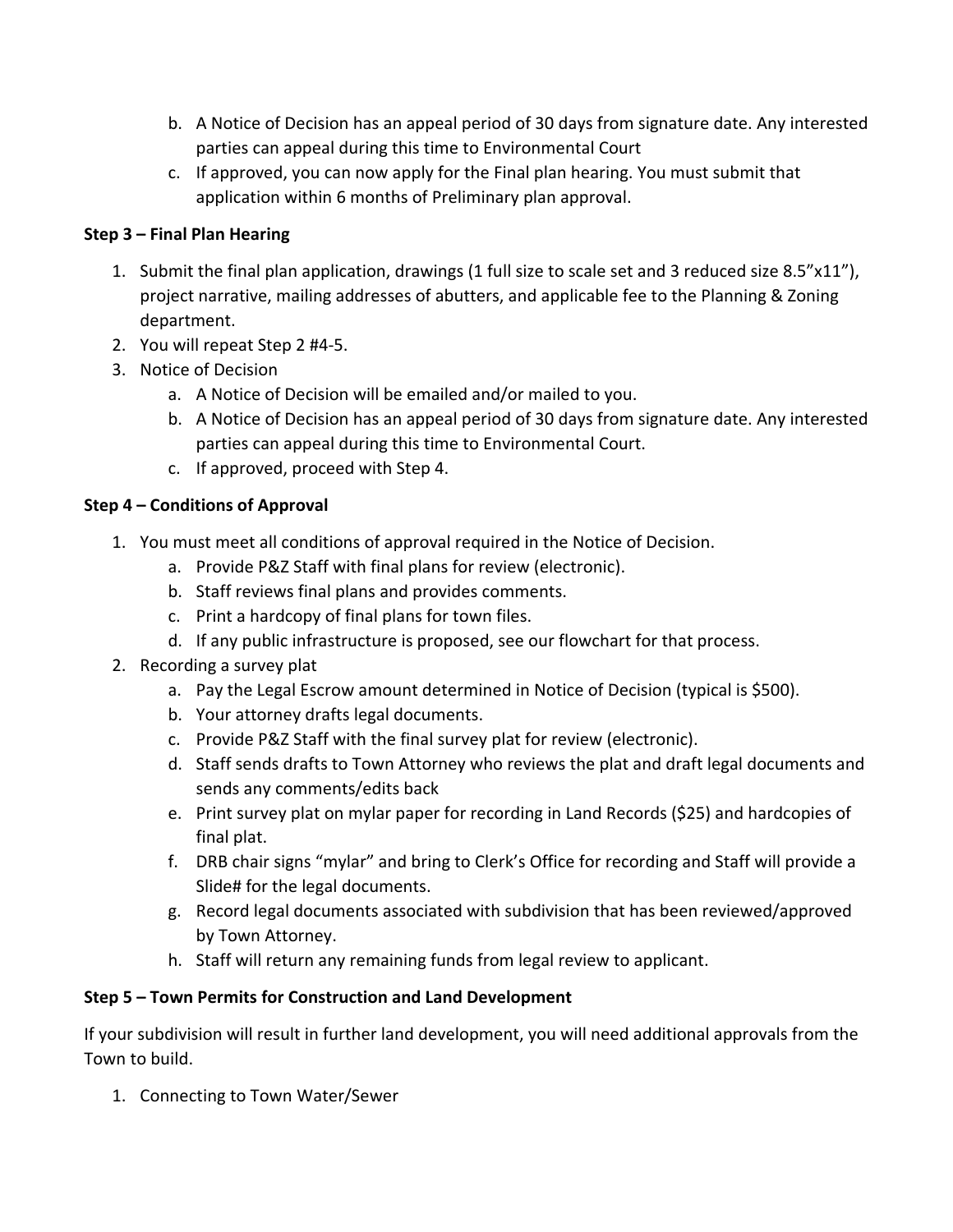- 1. Apply for [Allocation](http://miltonvt.gov/DocumentCenter/View/117/Allocation-Application-October-2020-PDF) with applicable fee to the Department of Public Works:
- 2. Obtain a State W/WW permit.
- 3. Apply for a [Connection Permit.](http://miltonvt.gov/DocumentCenter/View/115/Water-Wastewater-Connection-Permit2020-PDF)
	- i. Submit Application and applicable fees.
	- ii. Read through all conditions of approval and contact DPW with any questions/concerns.
	- iii. Request and pay for water meter, if applicable.
		- 1. Staff orders/provides water meter.
		- 2. Staff creates Town account for applicable utility.
- 4. Notify DPW when work is completed and/or the meter is installed.
	- i. DPW inspects installation and provides comments, if applicable
- 2. Constructing a driveway on public road and/or connecting to water/sewer on public road
	- 1. Apply for a [Highway Access Permit](http://miltonvt.gov/DocumentCenter/View/56/Highway-Access-Permit-Application-PDF) with applicable fee to DPW
		- i. Read through all conditions of approval and contact DPW with any questions/concerns.
	- 2. Notify DPW when construction is completed.
		- i. DPW inspects and provides any comments to applicant.
		- ii. Release deposit to applicant.
- 3. Zoning Permit
	- 1. Provide all applicable State permits to Zoning Administrator
	- 2. Apply for [Zoning Permit](http://miltonvt.gov/DocumentCenter/View/1206/Zoning-Permit-Application-PDF) and pay applicable [fee](http://miltonvt.gov/DocumentCenter/View/1205/Planning-and-Zoning-Fee-Schedule-PDF)
		- i. Provide all applicable State permits to Zoning Administrator
		- ii. Zoning Administrator has 30 days to review
		- iii. Once approved, there is a 15-day appeal period.
	- 3. After construction is completed, you must obtain a [Certificate of Compliance](http://miltonvt.gov/DocumentCenter/View/268/Certificate-Of-Compliance-Application-PDF) to "close out" your project.
		- i. If this is a new residential dwelling unit, you will pay the applicable impact fee at this time.
		- ii. Perform inspection to close out permit and provides copy of approved certificate of compliance to applicant.